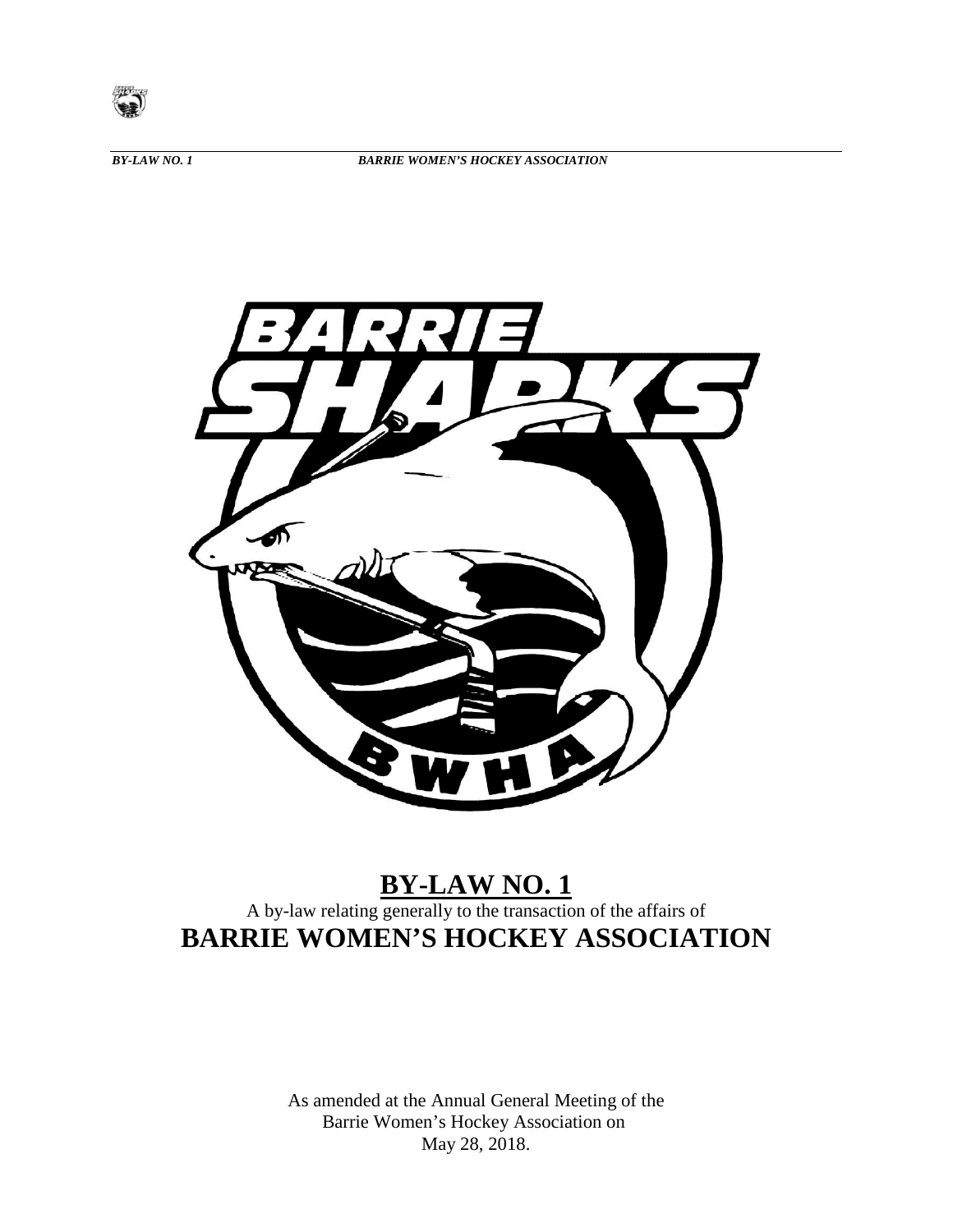

## **TABLE OF CONTENTS**

| Article 1  | <b>Head Office</b>                         |
|------------|--------------------------------------------|
| Article 2  | Seal                                       |
| Article 3  | <b>Executive Committee</b>                 |
| Article 4  | Vacancies, Executive Committee             |
| Article 5  | Quorum and Meetings, Executive Committee   |
| Article 6  | Errors in Notice, Executive Committee      |
| Article 7  | Voting, Executive Committee                |
| Article 8  | Powers                                     |
| Article 9  | <b>Remuneration of Executive Committee</b> |
| Article 10 | <b>Officers of Corporation</b>             |
| Article 11 | Duties of the Executive Committee          |
| Article 12 | Policies and Procedures Manual             |
| Article 13 | Duties of President and Vice-President     |
| Article 14 | <b>Duties of Secretary</b>                 |
| Article 15 | <b>Duties of Treasurer</b>                 |
| Article 16 | Duties of Other Officers                   |
| Article 17 | <b>Execution of Documents</b>              |
| Article 18 | <b>Books and Records</b>                   |
| Article 19 | Membership                                 |
| Article 20 | Dues                                       |
| Article 21 | Annual and Other Meetings of Members       |
| Article 22 | <b>Error or Omission in Notice</b>         |
| Article 23 | Adjournments                               |
| Article 24 | <b>Quorum of Members</b>                   |
| Article 25 | Voting of Members                          |
| Article 26 | <b>Financial Year</b>                      |
| Article 27 | Cheques, etc.                              |
| Article 28 | Deposit of Securities for Safekeeping      |
| Article 29 | Notice                                     |
| Article 30 | Borrowing                                  |
| Article 31 | Limitation of Director's Liability         |
| Article 32 | Interpretation                             |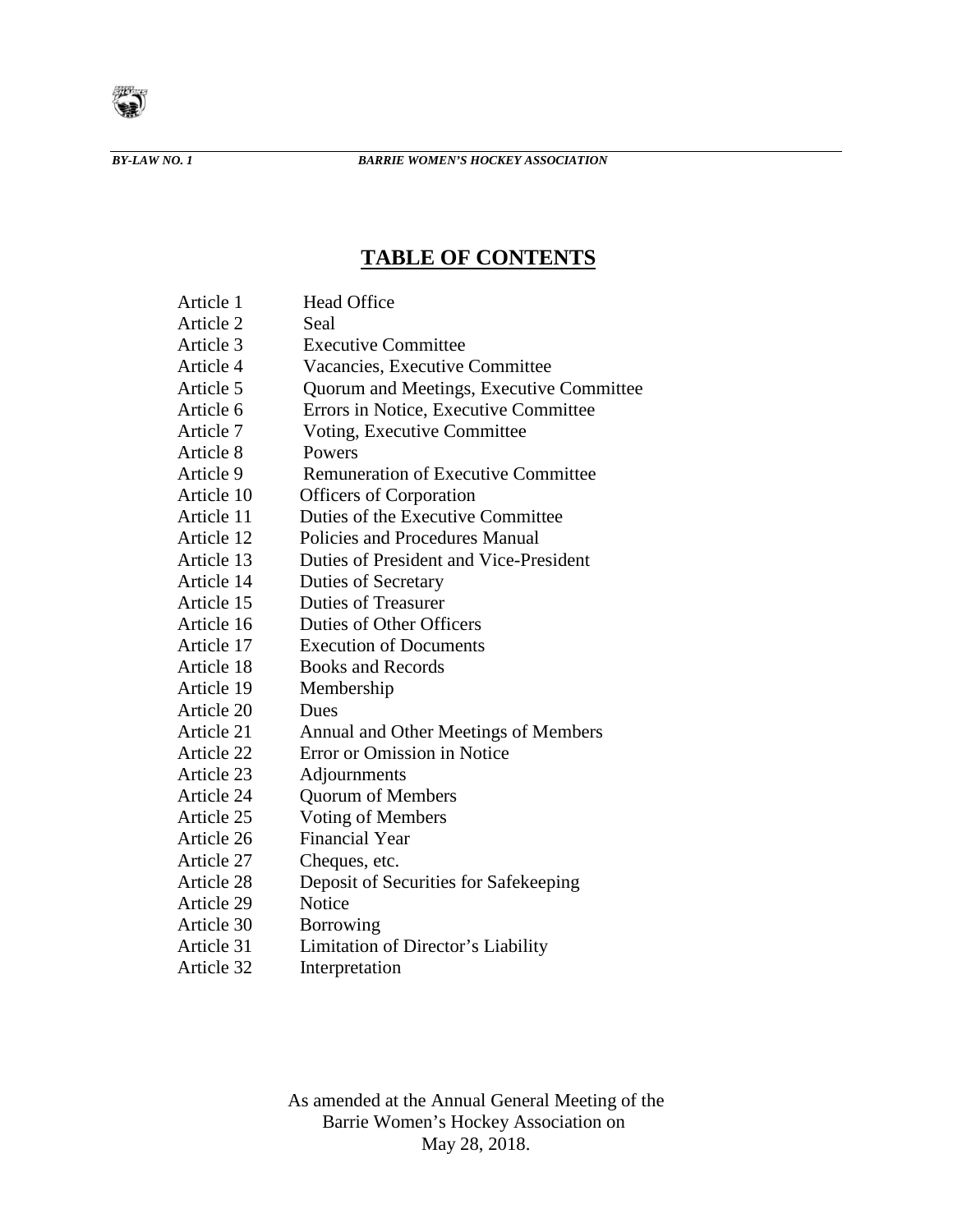

BE IT ENACTED as a by-law of Barrie Women's Hockey Association as follows:

## **HEAD OFFICE**

1. The Head Office of the Corporation shall be in the City of Barrie in the Province of Ontario or as the Directors may from time to time determine.

#### **SEAL**

2. The corporation may obtain a corporate seal but acquiring a seal is not mandatory.

## **EXECUTIVE COMMITTEE**

3.1 The affairs of the Corporation shall be managed by an Executive Committee of a minimum of seven (7) and a maximum of sixteen (16) persons, each of whom at the time of their election or within 10 days thereafter and throughout their term of office shall be a member in good standing of the Corporation (hereinafter referred to as "Director(s)").

3.2 The Executive Committee shall comprise of the following voting members: President Past President (non-elected member) **Secretary Treasurer** Registrar Director of Competitive Program Director of Adult House League Director of Youth House League Director of Sponsorship and Fundraising Director of Equipment – House League Director of Equipment – Competitive Progam Director of Game Officials Director of Tournaments Director of Coach and Player Development Chief Trainer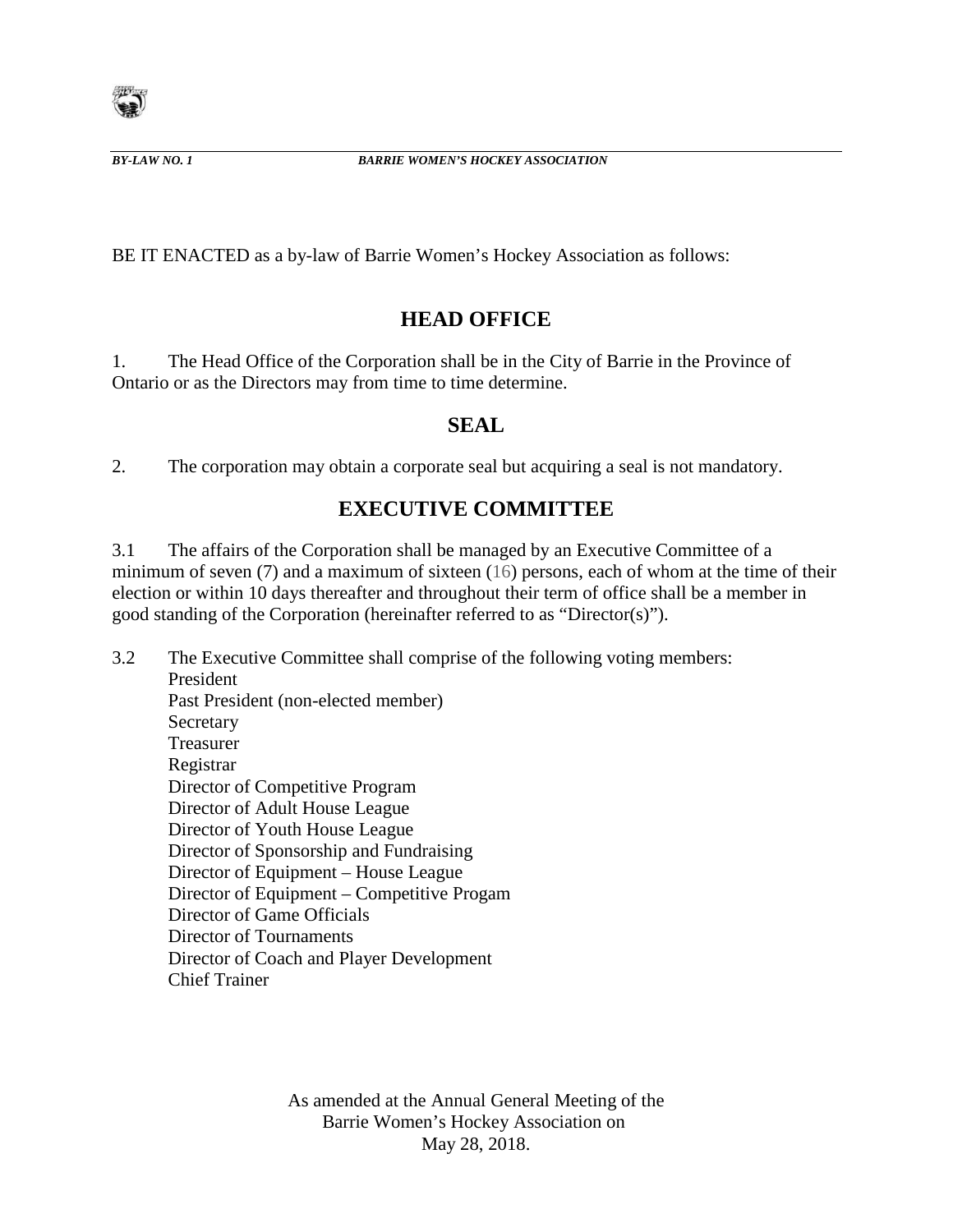

3.3 Each Director shall be elected to hold office until the second annual general meeting after they have been elected or until their successor shall have been duly elected and qualified. The following offices shall be retired at each even numbered year's annual general meeting, but shall be eligible for re-election if otherwise qualified: President, Director of Competitive Program, Director of Game Officials, Director of Adult House League, Treasurer, Director of Equipment – Competitive Program, Director of Tournaments. The following offices shall be retired at each odd numbered year's annual general meeting, but shall be eligible for re-election if otherwise qualified: Director of Youth House League, Registrar, Director of Equipment – House League, Chief Trainer, Secretary, Director of Sponsorship and Fund-raising, Director of Coach and Player Development. The election may be by a show of hands unless a ballot be demanded by any member.

3.31 In addition to the voting members described in Article 3.2 (a), the Executive Committee shall also include the following non-voting members who shall be entitled to attend and participate in all Board meetings save and except the ability to move, second, or vote on any motion:

i. General Manager – Barrie Jr. Sharks, as appointed by the Executive Committee from time to time.

The above noted position shall not count for the purposes of determining positions required, or members present, when calculating quorum as described in this Bylaw.

3.4 The members of the Corporation may, by resolution passed by at least two-thirds of the votes cast at a general meeting of which notice specifying the intention to pass such resolution has been given, remove any Director before the expiration of their term of office, and may, by a majority of votes cast at that meeting, elect any person in their stead for the remainder of their term.

3.5 The Directors of the Corporation may, by resolution passed by a majority of the votes cast at a board meeting of which notice specifying the intention to pass such resolution has been given, remove any Director before the expiration of their term of office.

# **VACANCIES, EXECUTIVE COMMITTEE**

4. Vacancies on the Executive Committee, however caused, may so long as a quorum of Directors remain in office, be filled by the Directors from among the qualified members of the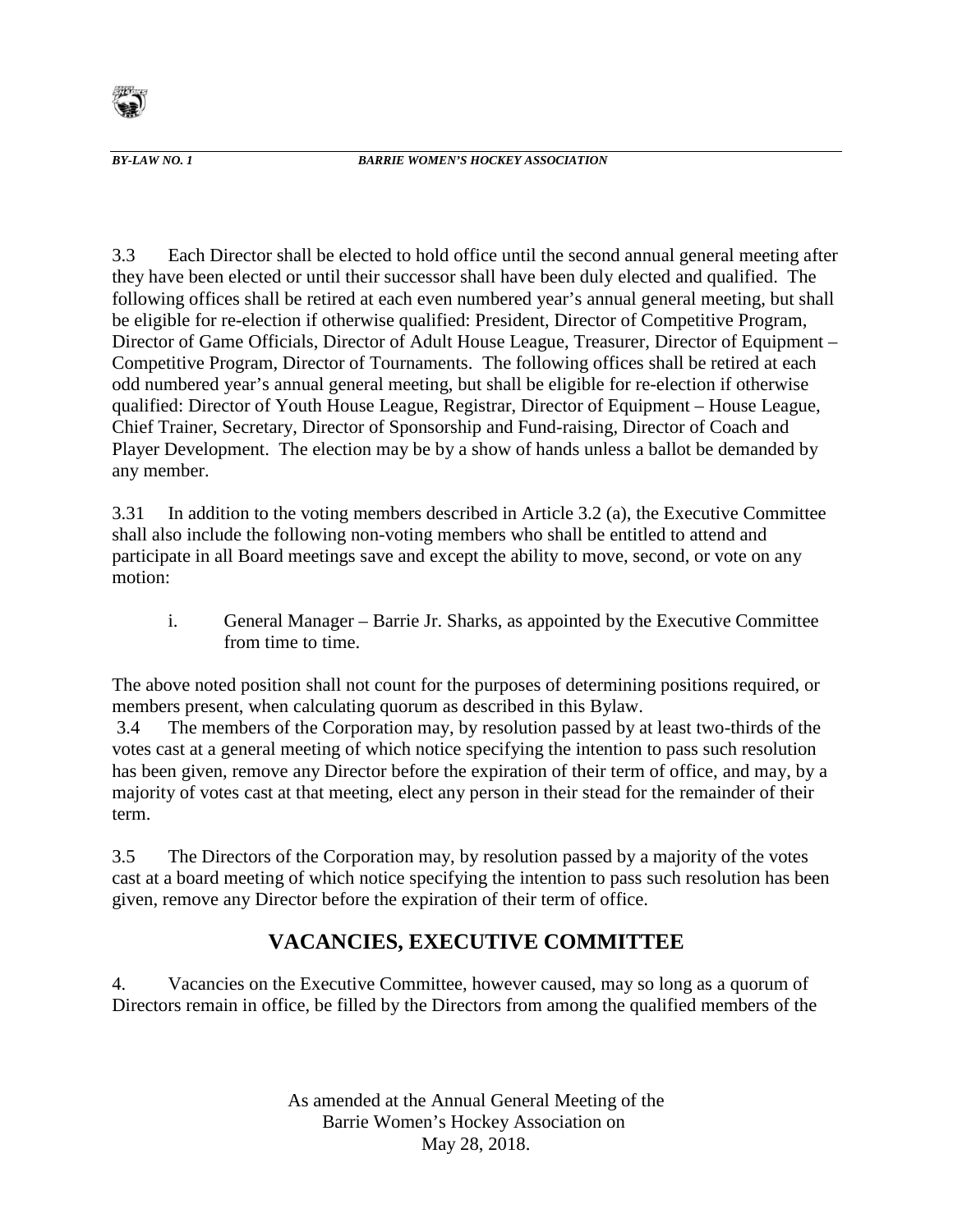

Corporation, if they shall see fit to do so, otherwise such vacancy shall be filled at the next annual meeting of the members at which the Directors for the ensuing year are elected, but if there is not a quorum of Directors, the remaining Directors shall forthwith call a meeting of the members to fill the vacancy.

- 4.1 Until such election and association meeting if the vacancy occurs:
	- a. In the office of the president, then the immediate Past president but if this arrangement cannot be completed, then the executive committee will elect, as an interim president, one of members of the executive committee, by majority vote.
	- b. In the office of vice president, then the executive committee will elect as an interim vice president, by majority vote, either a member of the executive committee or one of the members of the respective standing committee.
	- c. In another capacity, the executive committee may either, elect an interim officer from members of any standing committee or, in its discretion, leave such position vacant until it is filled by election at the association membership meeting or annual meeting.

## **QUORUM AND MEETING, EXECUTIVE COMMITTEE**

5.1 A majority of the Directors shall form a quorum for the transaction of business. Except as otherwise required by law, the Executive Committee may hold its meetings at such place or places as it may from time to time determine. No formal notice of any such meeting shall be necessary if all the Directors are present, or if those absent have signified their consent to the meeting being held in their absence. Directors' meetings may be formally called by the President or by the Secretary on direction of the President or Vice-President, or by the Secretary on direction in writing of two Directors. Notice of such meetings shall be delivered, telephoned, emailed, mailed or faxed to each Director not less than *fourteen (14) days* before the meeting is to take place. The statutory declaration of the Secretary or President that notice has been given pursuant to this by-law shall be sufficient and conclusive evidence of the giving of such notice. The Executive Committee may appoint a day or days in any month or months for regular meetings at an hour to be named and of such regular meeting no notice need be sent. The Executive Committee shall meet at minimum once monthly. An executive meeting may also be held, without notice, immediately following the annual general meeting of the Corporation. The Directors may consider or transact any business either special or general at any meeting of the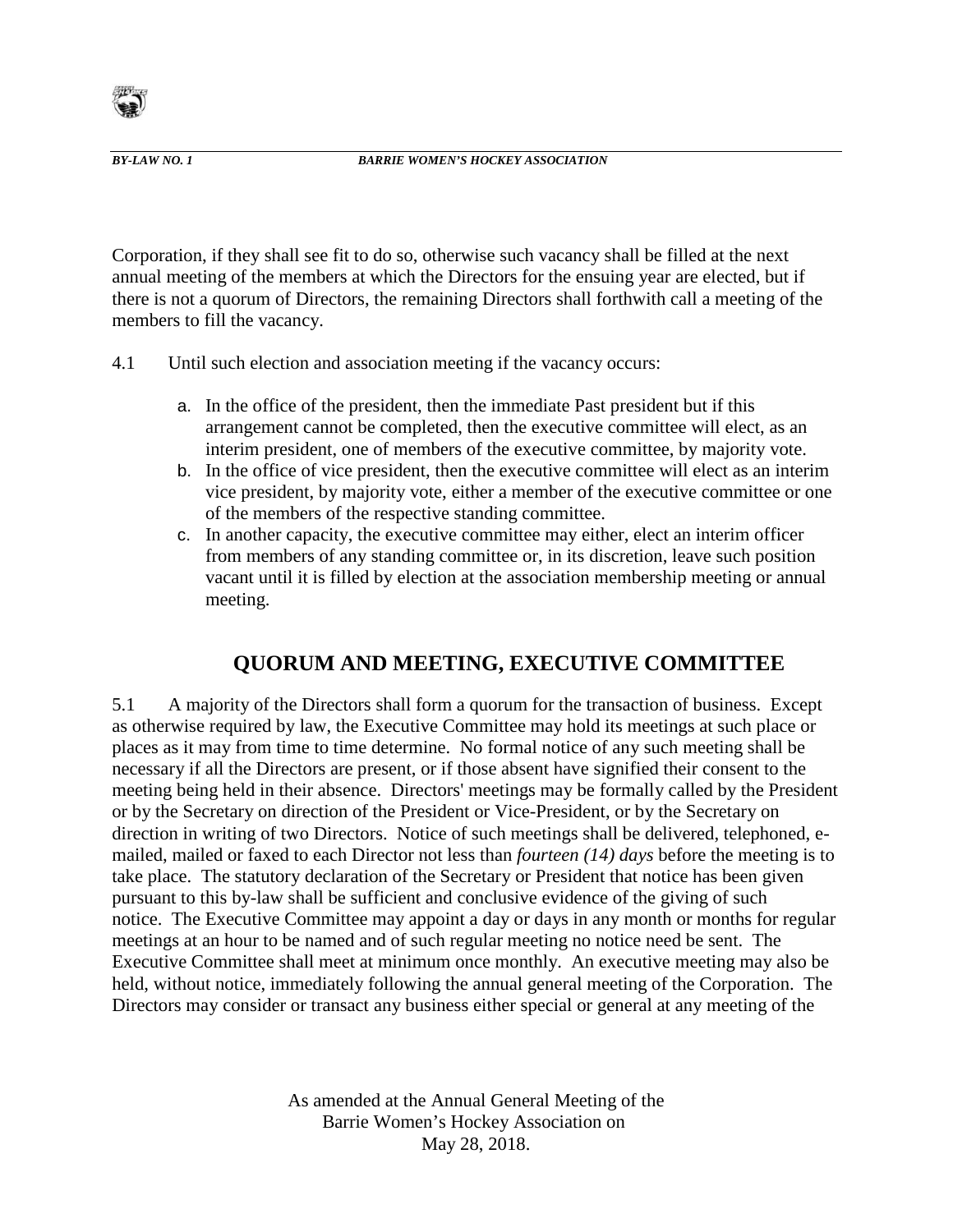

Executive Committee.

- 5.2 The order of business at all Executive Committee meetings shall be as follows:
	- i. Call to order
	- ii. Reading of minutes of Previous meeting
	- iii. Business arising from minutes
	- iv. President's Report
	- v. Treasurer's Report
	- vi. Committee Report
	- vii. Unfinished Business
	- viii. New Business
	- ix. Correspondence
	- x. Adjournment

## **ERRORS IN NOTICE, EXECUTIVE COMMITTEE**

6. No error or omission in giving such notice for a meeting of the Executive Committee shall invalidate such meeting or invalidate or make void any proceedings taken or had at such meeting and any director may at any time waive notice of any such meeting and may ratify and approve of any or all proceedings taken or had thereat.

#### **VOTING, EXECUTIVE COMMITTEE**

7. Questions arising at any meeting of Directors shall be decided by a majority of votes. The Chairperson shall only vote in the case of a tie. All votes at any such meeting shall be taken by ballot if so demanded by any Director present, but if no demand be made, the vote shall be taken in the usual way by assent or dissent. A declaration by the Chairperson that a resolution has been carried and an entry to that effect in the minutes shall be admissible in evidence as *prima facie* proof of the fact without proof of the number or proportion of the votes recorded in favour of or against such resolution. In the absence of the President acting as Chairperson her duties may be performed by such other Director as the Executive Committee may from time to time appoint for the purpose.

#### **POWERS**

8. The Directors of the Corporation may administer the affairs of the Corporation in all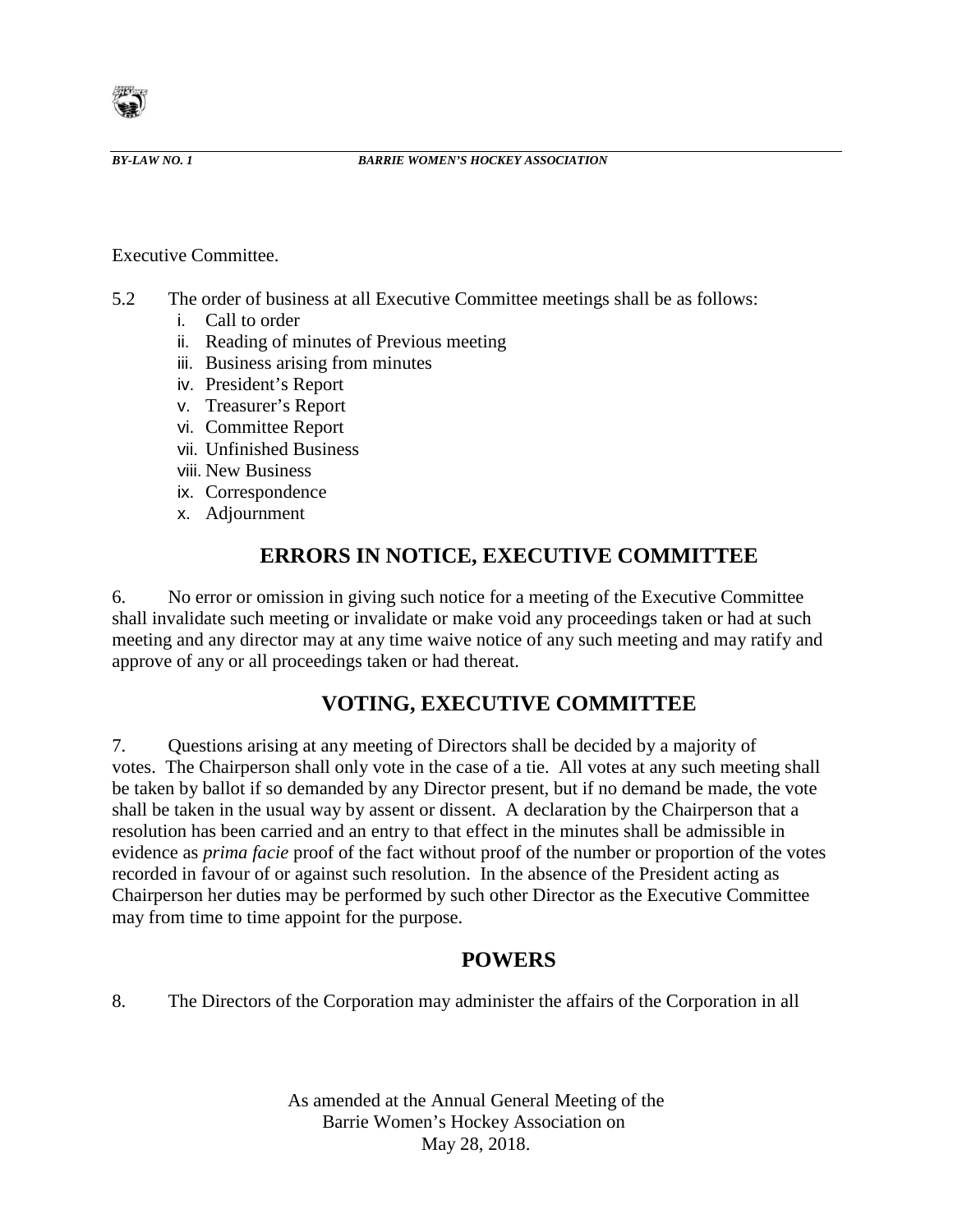

things and make or cause to be made for the Corporation, in its name, any kind of contract which the Corporation may lawfully enter into and, save as hereinafter provided, generally, may exercise all such other powers and do all such other acts and things as the Corporation is by its charter or otherwise authorized to exercise and do.

Without in any way derogating from the foregoing, the Directors are expressly empowered, from time to time, to purchase, lease or otherwise acquire, alienate, sell, exchange or otherwise dispose of shares, stocks, rights, warrants, options and other securities, lands, buildings and other property, movable or immovable, real or personal, or any right or interest therein owned by the Corporation, for such consideration and upon such terms and conditions as they may deem advisable.

### **REMUNERATION OF DIRECTORS**

9. The Directors shall receive no remuneration for acting as such.

## **OFFICERS OF THE CORPORATION**

10.1 There shall be a President, Two (2) Vice-Presidents a Secretary and a Treasurer or in lieu of a Secretary and Treasurer, a Secretary/Treasurer and such other officers as the Executive Committee may determine by by-law from time to time. One person may hold more than one office except the offices of President and Vice-President The Vice-President shall be elected by the Executive Committee from among their number at the first meeting of the Executive Committee after the annual election of such Executive Committee, provided that in default of such election the then incumbents, being members of the Executive Committee, shall hold office until their successors are elected. The other officers of the Corporation need not be members of the Executive Committee and in the absence of written agreement to the contrary, the employment of all officers shall be settled from time to time by the Executive Committee. To be eligible for the office of President, a candidate must have served as a member of the corporation's Executive Committee for at least one (1) year immediately preceding the election.

## **DUTIES OF THE EXECUTIVE COMMITTEE**

11. The Executive Committee shall create and amend policies and procedures for the purpose of facilitating the objectives of the corporation and for the purpose of governing eligibility, registration, uniforms, equipment, player movement, playing rules, playoffs, practice tie, coaches, managers, conduct, discipline, tournaments, rep teams, complaints, defaults, protests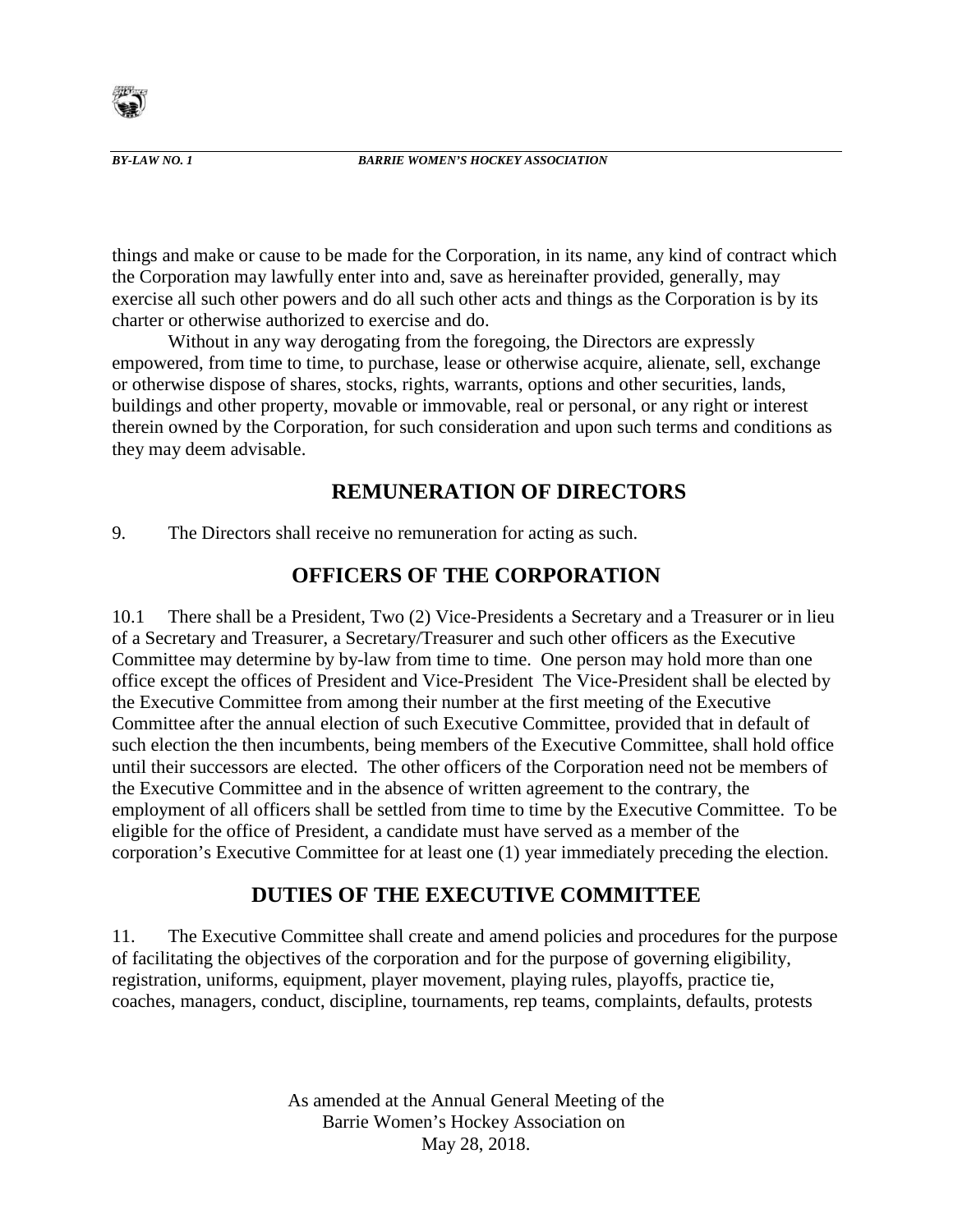

and such further matters as may be necessary for the operation of the league.

### **POLICIES AND PROCEDURES MANUAL**

12.1 The Corporation shall have a Policies and Procedures Manual in place and available for review by the membership.

12.2 The corporation's policies and procedures may be amended by a two-thirds majority vote of the Executive Committee.

12.3 The duties and responsibilities of the Executive Committee shall be listed in the Policies and Procedures Manual.

### **DUTIES OF THE PRESIDENT AND VICE-PRESIDENT**

13. The President shall, when present, preside at all meetings of the members of the Corporation and of the Executive Committee. The President shall also be charged with the general management and supervision of the affairs and operations of the Corporation. The President with the Secretary or other officer appointed by the Executive Committee for the purpose shall sign all by-laws and membership certificates. During the absence or inability of the President, those duties and powers may be exercised by the First Vice-President, and if the First Vice-President, or such other Director as the Board may from time to time appoint for the purpose, exercises any such duty or power, the absence or inability of the President shall be presumed with reference thereto

#### **DUTIES OF THE SECRETARY**

14. The Secretary shall be *ex officio* clerk of the Board of Directors. He shall attend all meetings of the Board of Directors and record all facts and minutes of all proceedings in the books kept for that purpose. He shall give all notices required to be given to members and to Directors. He shall be the custodian of the seal of the Corporation and of all books, papers, records, correspondence, contracts and other documents belonging to the Corporation which he shall deliver up only when authorized by a resolution of the Board of Directors to do so and to such person or persons as may be named in the resolution, and he shall perform such other duties as may from time to time be determined by the Board of Directors.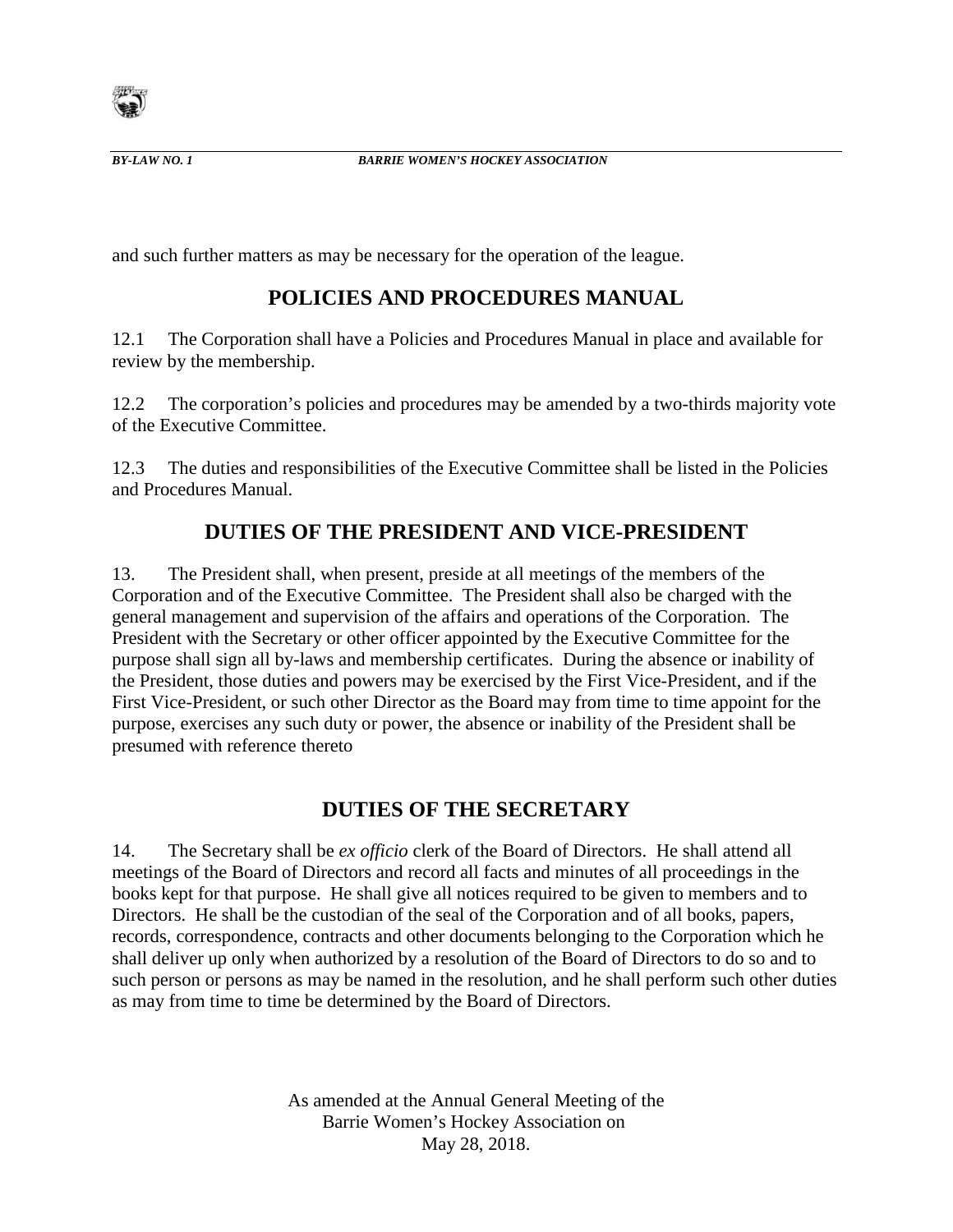

#### **DUTIES OF THE TREASURER**

15. The Treasurer, or person performing the usual duties of a Treasurer, shall keep full and accurate accounts of all receipts and disbursements of the Corporation in proper books of account and shall deposit all moneys or other valuable effects in the name and to the credit of the Corporation in such bank or banks as may from time to time be designated by the Board of Directors. He shall disburse the funds of the Corporation under the direction of the Board of Directors, taking proper vouchers therefore and shall render to the Board of Directors at the regular meetings thereof or whenever required of him, an account of all his transactions as Treasurer, and of the financial position of the Corporation. He shall also perform such other duties as may from time to time be determined by the Board of Directors.

#### **DUTIES OF OTHER OFFICERS**

16. The duties of all other officers of the Corporation shall be such as the terms of their engagement call for or the Board of Directors requires of them.

#### **EXECUTION OF DOCUMENTS**

17. Deeds, transfers, licenses, contracts and engagements of behalf of the Corporation shall be signed by either the President and by the Secretary, and the Secretary shall affix the seal of the Corporation to such instruments as require the same.

Contracts in the ordinary course of the Corporation's operation may be entered into on behalf of the Corporation by the President, or by any person authorized by the Board.

The President, the Vice-Presidents, the Directors, Secretary or Treasurer, or any one of them, or any person or persons from time to time designated by the Board of Directors may transfer any and all shares, bonds, or other securities from time to time standing in the name of the Corporation in its individual or any other capacity or as trustee or otherwise and may accept in the name and on behalf of the Corporation transfers of shares, bonds, or other securities from time to time transferred to the Corporation, and may affix the corporate seal to any such transfers or acceptances of transfers and may make, execute and deliver under the corporate seal any and all instruments in writing necessary or proper for such purposes, including the appointment of an attorney or attorneys to make or accept transfers of shares, bonds or other securities on the books of any company or corporation.

Notwithstanding any provisions to the contrary contained in the by-laws of the Corporation, the Board of Directors may at any time by resolution direct the manner in which,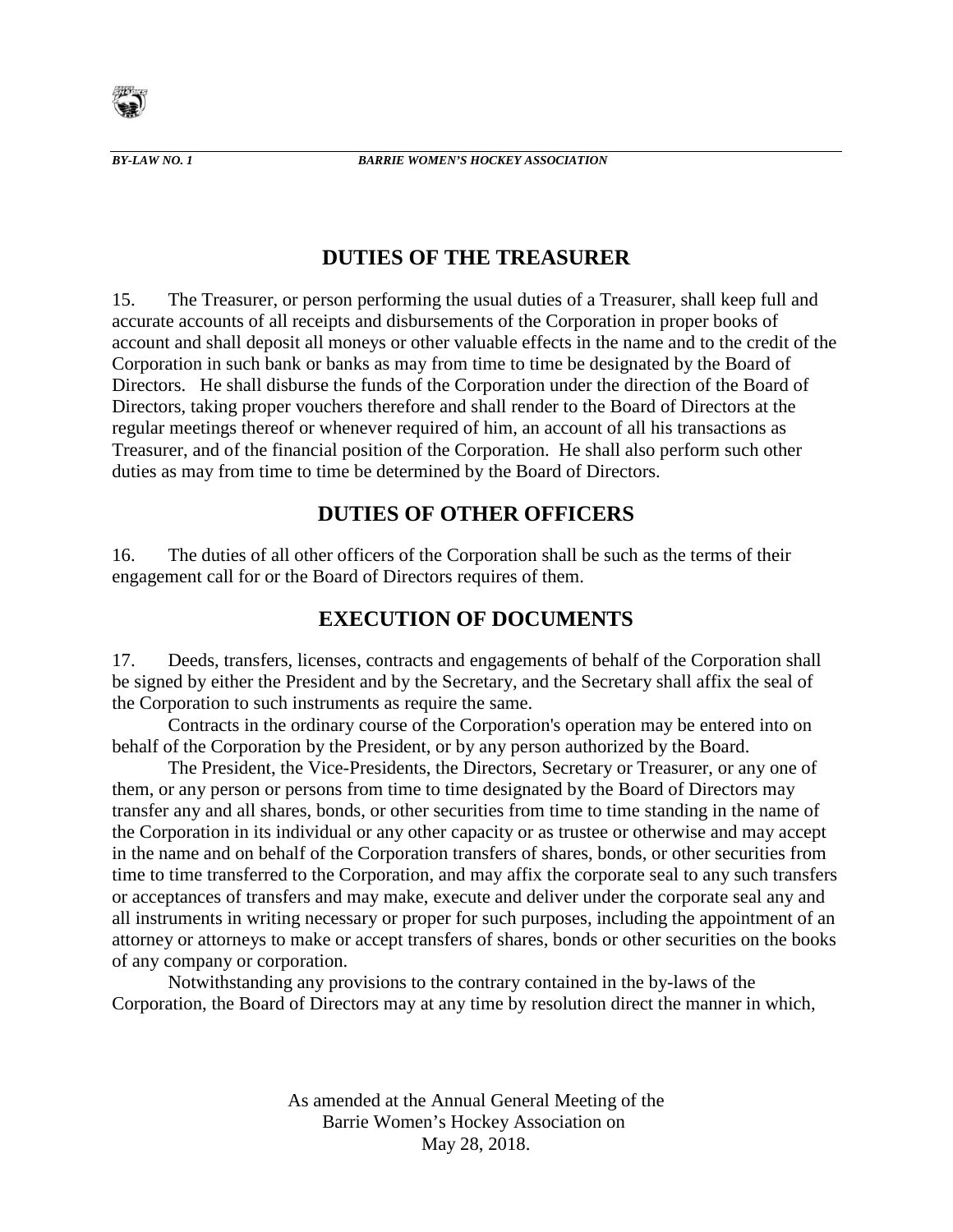

and the person or persons by whom, any particular instrument, contract or obligations of the Corporation may or shall be executed.

## **BOOKS AND RECORDS**

18. The Directors shall see that all necessary books and records of the Corporation required by the by-laws of the Corporation or by any applicable statute or law are regularly and properly kept.

## **MEMBERSHIP**

19.1 The membership shall consist of the applicants for the incorporation of the Corporation and such other individuals and such corporations, partnerships and other legal entities as are admitted as members by the Board of Directors.

19.2 Membership in the corporation shall be restricted to such amateur players, coaching staff, Executive Committee members, parents and volunteers who agree to abide by and comply with these by-laws and the policies and procedures of the corporation.

19.3 Members in good standing shall promote hockey as a game played primarily for enjoyment while also fostering sportsmanship, life skills and fair play. A "Member in Good Standing" is a member who has no outstanding debts of money or equipment to any hockey team, the corporation or to the Ontario Women's Hockey Association and who promotes the objects of the corporation.

19.4 Membership of any member of the corporation may be rescinded for just cause by a majority vote of the Executive Committee.

19.5 Members may resign by resignation in writing which shall be effective upon acceptance thereof by the Board of Directors.

In case of resignation, a member shall remain liable for payment of any assessment or other sum levied or which became payable by him to the Corporation prior to acceptance of his resignation.

Each member in good standing shall be entitled to one vote on each question arising at any special or general meeting of the members.

Each member shall promptly be informed by the Secretary of his admission as a member.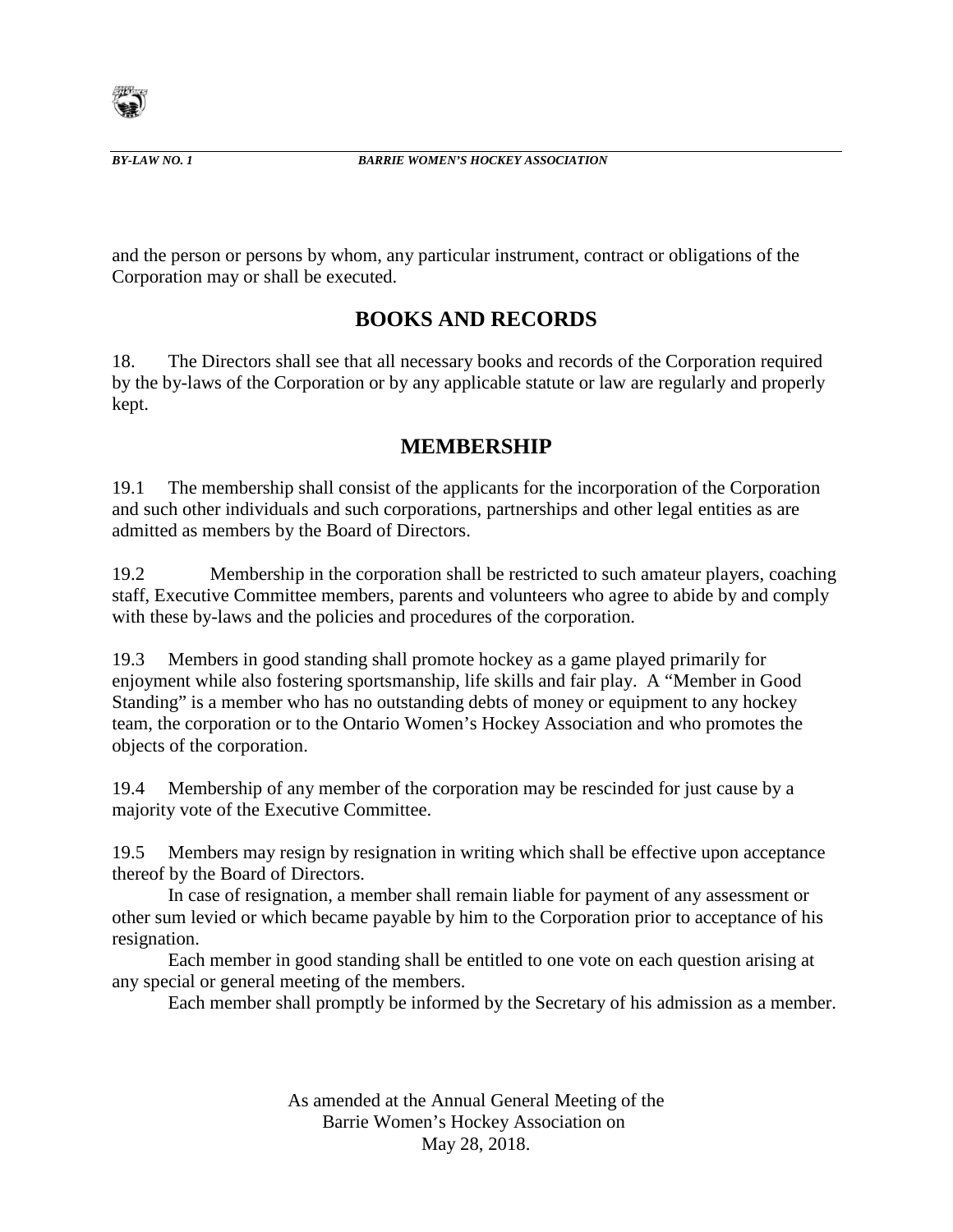

19.6 Honorary lifetime membership may be granted to individuals who has rendered extraordinary distinguished service to the association. Individuals may be nominated to the honorary life time membership by any member of the association and the granting of honorary lifetime membership must be confirm by half majority vote of the board of directors

#### **DUES**

20. There shall be no dues or fees payable by members except such, if any, as shall from time to time be fixed by a majority vote of the Executive Committee.

The Secretary shall notify the members of the dues or fees at any time payable by them and, if any are not paid within 30 days of the date of such notice, the members in default shall thereupon automatically cease to be members of the Corporation, but any such members may on payment of all unpaid dues or fees be reinstated by unanimous vote of the Board of Directors.

#### **ANNUAL AND OTHER MEETINGS OF MEMBERS**

21. The annual or any other general meeting of the members shall be held at the head office of the Corporation or elsewhere in Ontario as the Board of Directors may determine. The annual general meeting of members shall be held during the latter part of the playing season but no later than May  $31$ <sup>st</sup>, the exact date shall be determined by the Executive Committee.

At every annual meeting, in addition to any other business that may be transacted, the report of the Directors, the financial statement and the report of the auditors/accountants shall be presented, Directors shall be elected (nomination to the Directors must be submitted in writing no later then 60 days prior to the annual general meeting), auditors/accountants appointed for the ensuing year and the remuneration of the auditors/accountants shall be fixed, the budget with projected year-end figures for the current season shall be presented and the annual registration fee will be presented to the membership. The members may consider and transact any business (amendment to the Bylaw, Policies and procedures must be made 30 days prior to the annual general meeting, veiwed by the executive and posted 14 days prior to the annual general meeting) either special or general without any notice thereof at any meeting of the members. The Executive Committee or the President shall have power to call at any time a general or special meeting of the members of the Corporation. No public notice nor advertisement of members' meetings, annual or general, shall be required, but notice of the time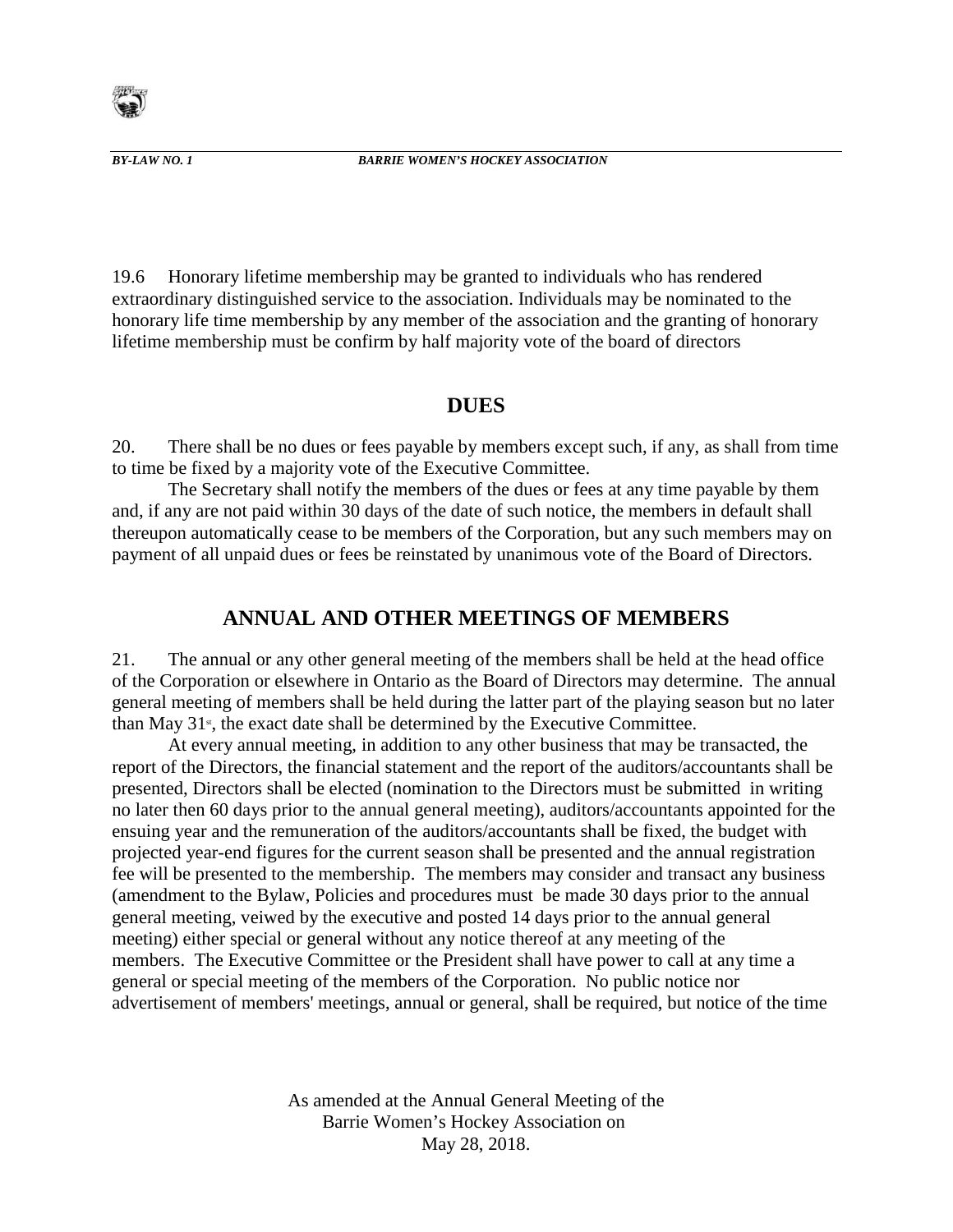

and place of every such meeting shall be given to each member by posting in a visible location at two (2) or more of the indoor rink facilities used by the corporation or by written notice in the corporation's newsletter or website(WWW.BWHA.CA) twenty one (21) days before the time fixed for the holding of such meeting; provided that any meetings of members may be held at any time and place without such notice if all the members of the Corporation are present thereat or represented by proxy duly appointed, and at such meeting any business may be transacted which the Corporation at annual or general meetings may transact.

### **ERROR OMISSION IN NOTICE**

22. No error or omission in giving notice of any annual or general meeting or any adjourned meeting, whether annual or general, of the members of the Corporation shall invalidate such meeting or make void any proceedings taken thereat and any member may at any time waive notice of any such meeting and may ratify, approve and confirm any or all proceedings taken or had thereat.

## **ADJOURNMENTS**

23. Any meetings of the Corporation or of the Directors may be adjourned to any time and from time to time and such business may be transacted at such adjourned meeting as might have been transacted at the original meeting from which such adjournment took place. No notice shall be required of any such adjournment. Such adjournment may be made notwithstanding that no quorum is present.

## **QUORUM OF MEMBERS**

24. A quorum for the transaction of business at any meeting of members shall consist of not less than eight (8) Executive Committee members present in person.

## **VOTING OF MEMBERS**

25. Subject to the provisions, if any, contained in the Letters Patent of the Corporation, each member of the Corporation shall at all meetings of the members be entitled to one vote. Each member under the age of 18 as at the date of the meeting shall be represented by a parent or guardian for voting purposes. Registered members will be limited to Four (4) votes per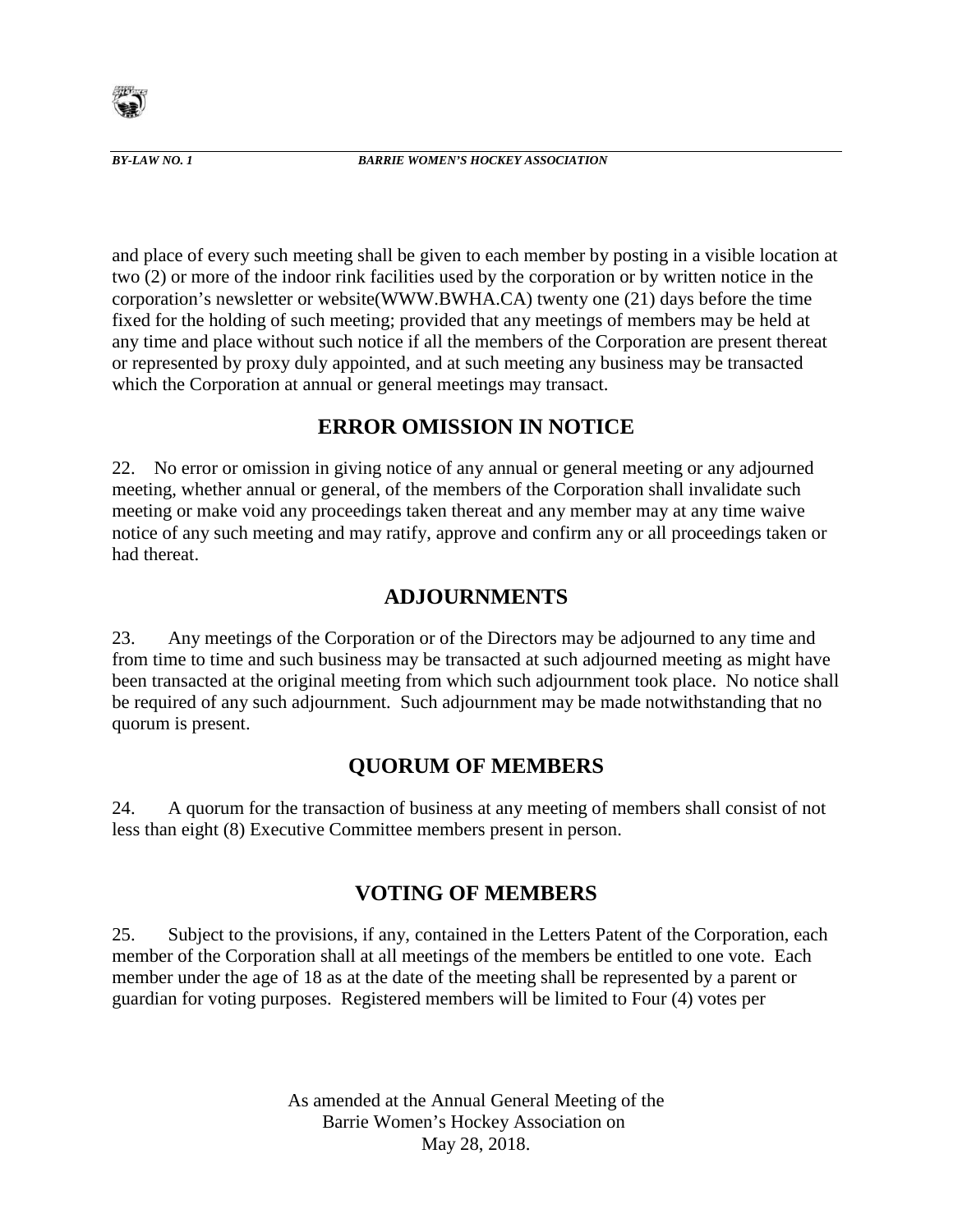

family. No member shall be entitled to vote at meetings of the Corporation unless he has paid all dues or fees, if any, then payable by him.

At all meetings of members every question shall be decided by a majority of the votes unless otherwise required by the by-laws of the Corporation, or by law. Every question shall be decided in the first instance by a show of hands unless a poll be demanded by any member. Upon a show of hands, every member having voting rights shall have one vote, and unless a poll be demanded a declaration by the Chairperson that a resolution has been carried or not carried and an entry to that effect in the minutes of the Corporation shall be admissible in evidence as *prima facie* proof of the fact without proof of the number or proportion of the votes accorded in favour of or against such resolution. The demand for a poll may be withdrawn, but if a poll be demanded and not withdrawn the question shall be decided by a majority of votes, and such poll shall be taken in such manner as the Chairperson shall direct and the result of such poll shall be deemed the decision of the Corporation in general meeting upon the matter in question. In case of an equality of votes at any general meeting, whether upon a show of hands or at a poll, the Chairperson shall be entitled to a second or casting vote. In the case of an equality of votes at the annual general meeting, the Chairperson shall be entitled to a second casting vote, provided she is not voting on her own election.

25.2 The election of the directors at the annual general meeting shall be conducted by secret ballot. A simple majority will carry.

25.3 At the annual general meeting two members in good standing shall be appointed by the Executive Committee to assist with the elections.

#### **FINANCIAL YEAR**

26. Unless otherwise ordered by the Board of Directors, the fiscal year of the Corporation shall terminate on the  $30<sup>th</sup>$  day of June in each year.

#### **CHEQUES ETC.**

27. All cheques, bills of exchange or other orders for the payment of money, notes or other evidences of indebtedness issued in the name of the Corporation, shall be signed by such officer or officers, agent or agents of the Corporation and in such manner as shall from time to time be determined by resolution of the Board of Directors and any one of such officers or agents may alone endorse notes and drafts for collection on account of the Corporation through its bankers,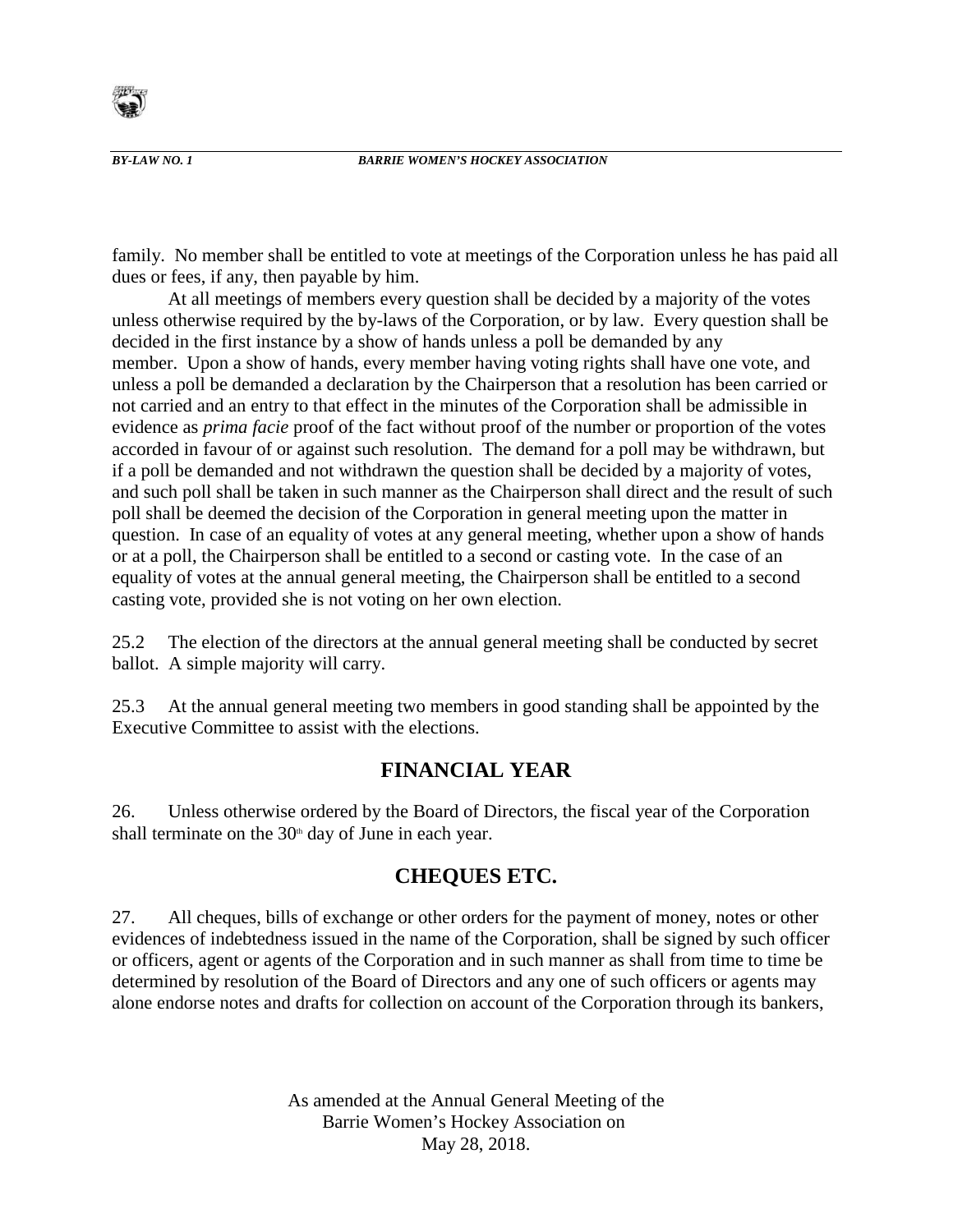

and endorse notes and cheques for deposit with the Corporation's bankers for the credit of the Corporation, or the same may be endorsed "*for collection*" or "*for deposit*" with the bankers of the Corporation by using the Corporation's rubber stamp for the purpose. Any one of such officers or agents so appointed may arrange, settle, balance and certify all books and accounts between the Corporation and the Corporation's bankers and may receive all paid cheques and vouchers and sign all the bank's forms or settlement of balances and release or verification slips.

#### **DEPOSIT OF SECURITIES FOR SAFEKEEPING**

28. The securities of the Corporation shall be deposited for safekeeping with one or more bankers, trust companies or other financial institutions to be selected by the Board of Directors. Any and all securities so deposited may be withdrawn, from time to time, only upon the written order of the Corporation signed by such officer or officers, agent or agents of the Corporation, and in such manner, as shall from time to time be determined by resolution of the Board of Directors and such authority may be general or confined to specific instances. The institutions which may be so selected as custodians by the Board of Directors shall be fully protected in acting in accordance with the directions of the Board of Directors and shall in no event be liable for the due application of the securities so withdrawn from deposit or the proceeds thereof.

#### **NOTICE**

29. Any notice (which term includes any communication or document) to be given, sent, delivered or served pursuant to the Act, the letters patent, the by-laws or otherwise to a member, director, officer or auditor shall be sufficiently given if delivered personally to the person to whom it is to be given or if delivered to his recorded address or if mailed to him at his recorded address by prepaid air or ordinary mail, or if sent to him at his recorded address by any means of prepaid transmitted or recorded communication. A notice so delivered shall be deemed to have been given when it is delivered personally or at the recorded address as aforesaid; a notice so mailed shall be deemed to have been given when deposited in a post office or public letter box; and a notice sent by any means of transmitted or recorded communication shall be deemed to have been given when dispatched or delivered to the appropriate communication company or agency or its representative for dispatch. The Secretary may change or cause to be changed the recorded address of any member, director, officer or auditor in accordance with any information believed by him to be reliable.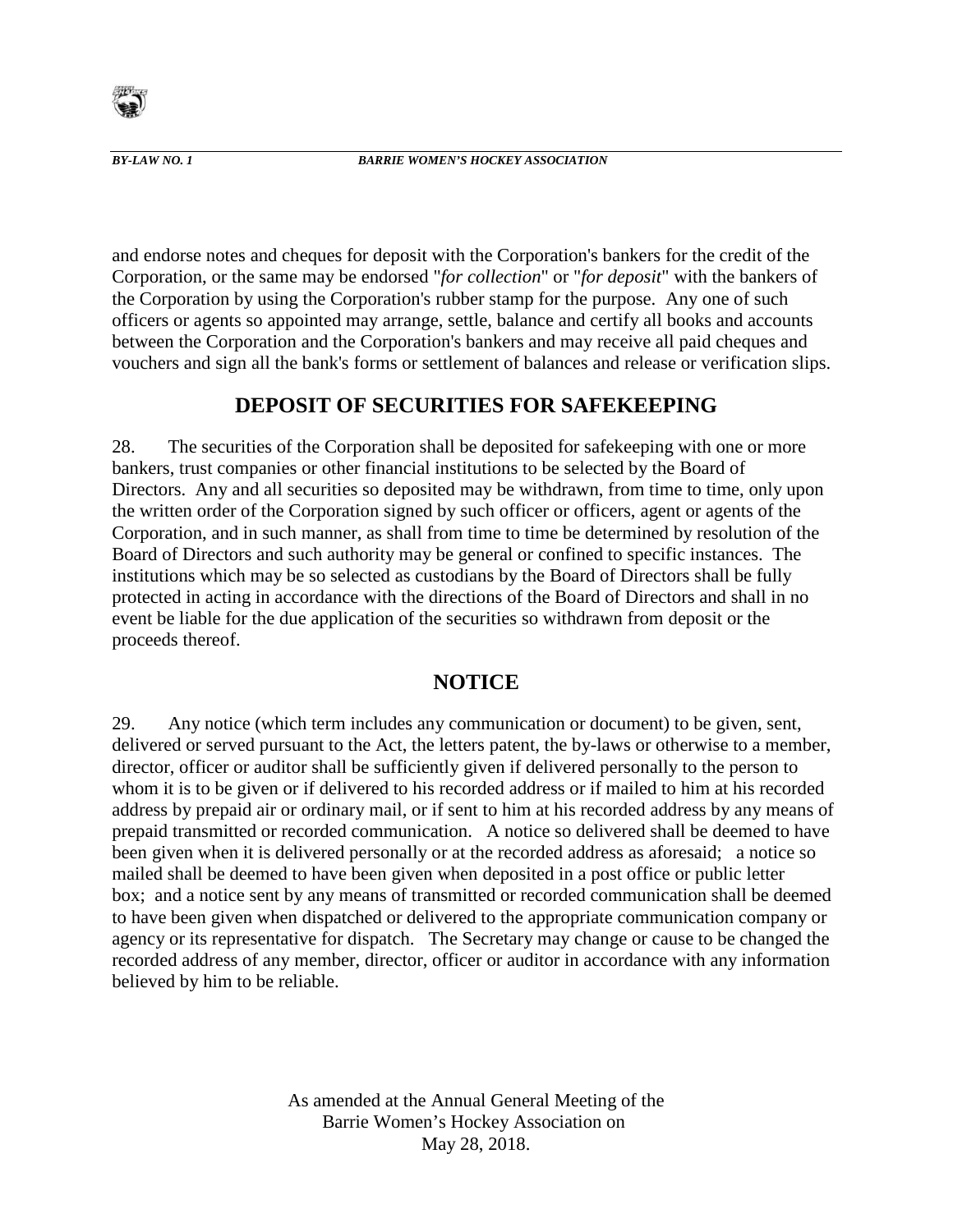

## **BORROWING**

30. The Directors may from time to time:

- a. borrow money on the credit of the Corporation; or
- b. issue, sell or pledge securities of the Corporation; or
- c. charge, mortgage, hypothecate or pledge all or any of the real or personal property of the Corporation, including book debts, rights, powers, franchises and undertakings, to secure any securities or any money borrowed, or other debt, or any other obligation or liability of the Corporation.

 From time to time the Directors may authorize any Director, Officer or employee of the Corporation or any other person to make arrangements with reference to the moneys borrowed or to be borrowed as aforesaid and as to the terms and conditions of the loan thereof, and as to the securities to be given therefor, with power to vary or modify such arrangements, terms and conditions and to give such additional securities for any moneys borrowed or remaining due by the Corporation as the Directors may authorize, and generally to manage, transact and settle the borrowing of money by the Corporation.

## **LIMITATION OF LIABILITY**

31.1 Except as otherwise provided in the Act, no director or officer for the time being of the Corporation shall be liable for the acts, receipts, neglects, or defaults of any other director or officer or employee or for joining in any receipt or act for conformity or for any loss, damage or expense happening to the Corporation through the insufficiency or deficiency of title to any property acquired by the Corporation or for or on behalf of the Corporation or for the insufficiency or deficiency of any security in or upon which any of the moneys of or belonging to the Corporation shall be invested or for any loss or damage from the bankruptcy, insolvency or tortious acts of any person with whom any of the moneys, securities or effects of the Corporation shall be deposited or for any loss occasioned by any error of judgment or oversight on his part or for any other loss, damage or misfortune which may happen in the execution of the duties of his office or in relation hereto; provided that nothing herein shall relieve any director or officer from the duty to act in accordance with the Act and Regulations or from liability for any breach thereof.

#### **INDEMNITIES TO DIRECTORS AND OFFICERS**

31.2 Subject to Section 136 of the Act, every director or officer of the Corporation and his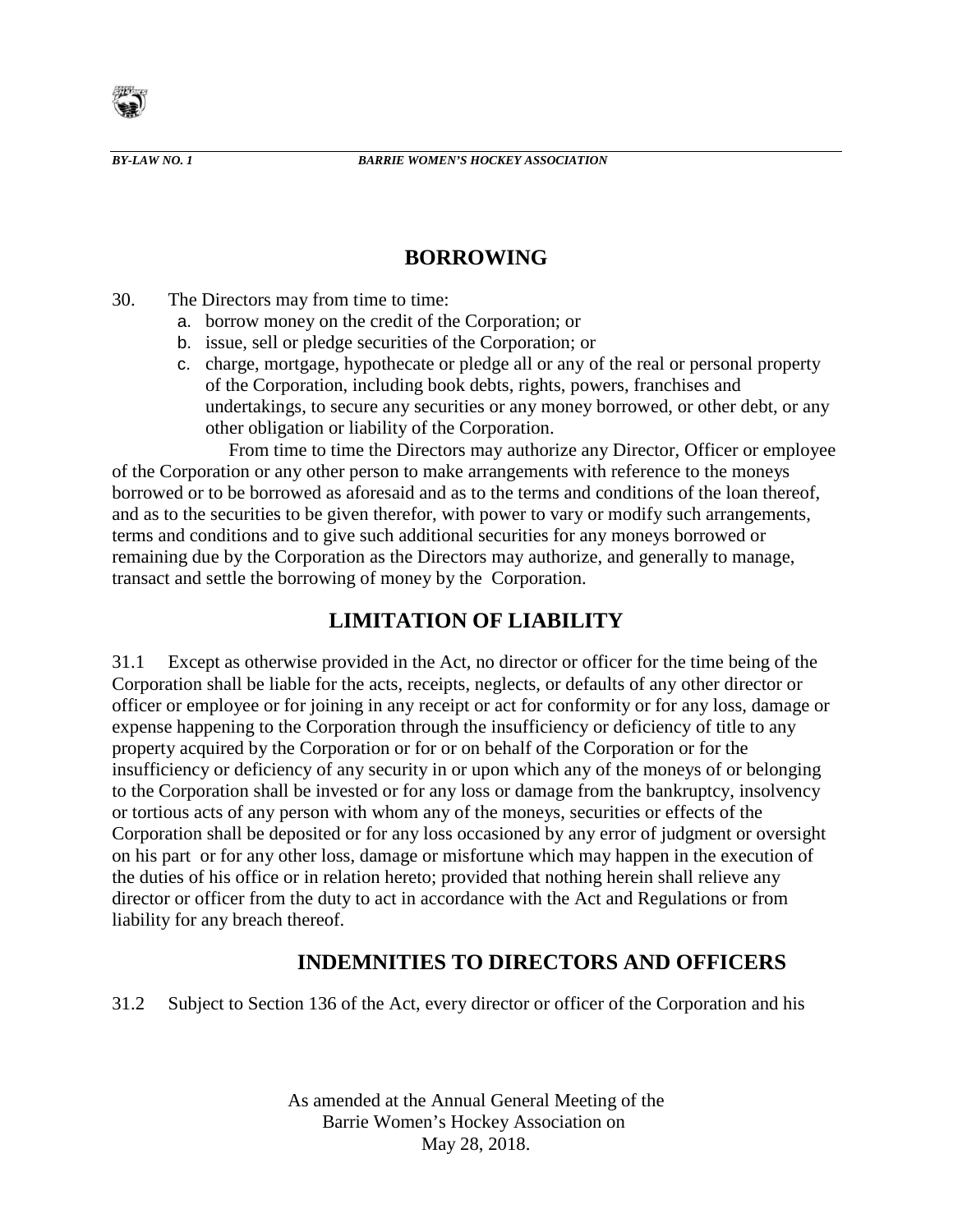

heirs, executors, administrators and other legal personal representatives, shall from time to time be indemnified and saved harmless by the Corporation from and against:

- a. any liability and all costs, charges and expenses that she sustains or incurs in respect of any action, suit or proceeding that is proposed or commenced against him for or in respect of anything done or permitted by him in respect of the execution of the duties of his office; and
- b. all other costs, charges and expenses that she sustains or incurs in respect of the affairs of the Corporation.

31.3 At all time the Corporation shall maintain adequate directors errors and omissions liability insurance.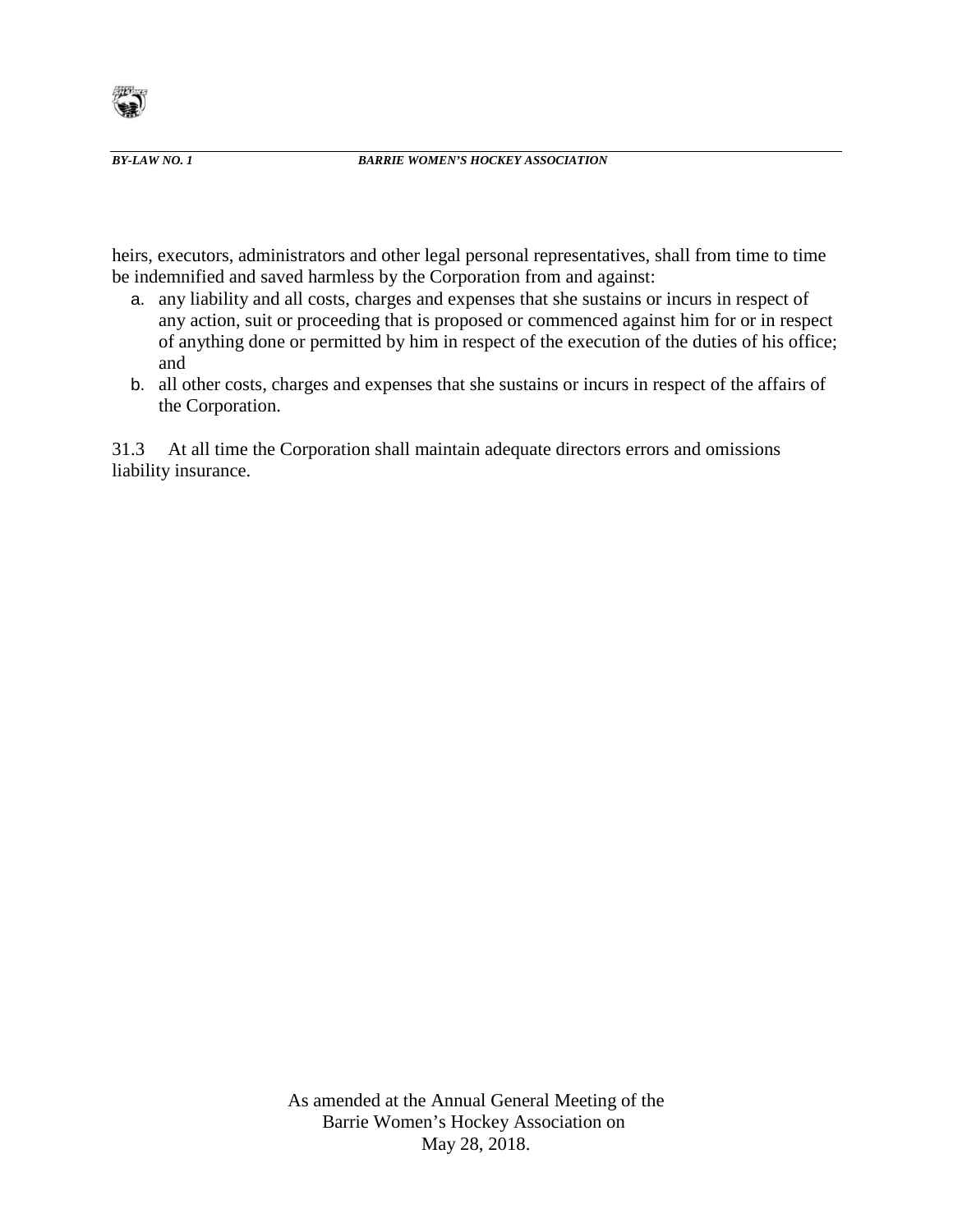

## **INTERPRETATION**

32. In these by-laws and in all other by-laws of the Corporation hereafter passed unless the context otherwise requires, words importing the singular number or the masculine gender shall include the plural number or the feminine gender, as the case may be, and *vice versa*, and references to persons shall include firms and corporations.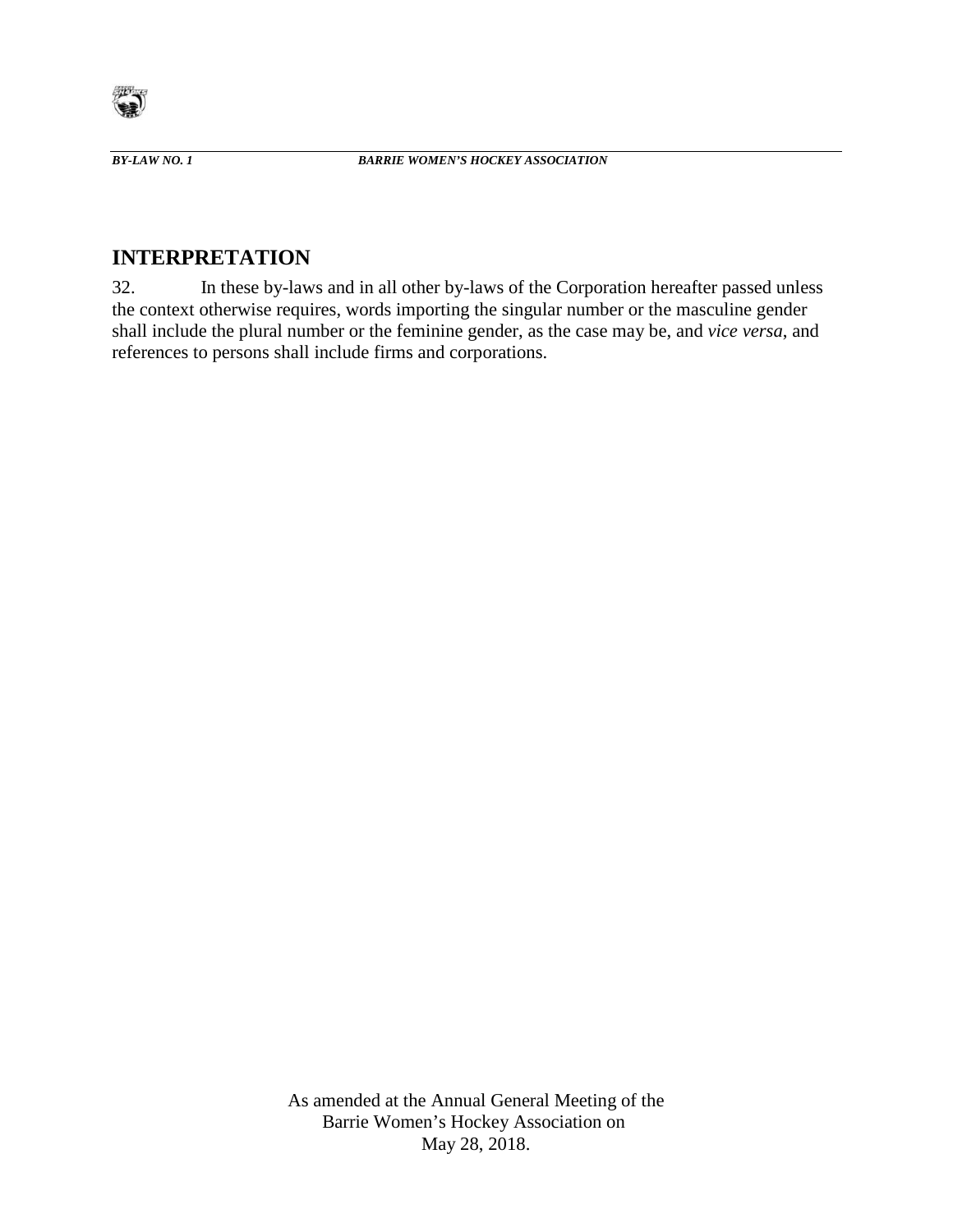

#### PASSED by the Board of Directors and sealed with the corporate seal this day of 3.2003



The undersigned being all of the Directors of the Corporation, hereby sign, pursuant to the provisions of the Corporations Act, R.S.O. 1990, the foregoing By-Law Number One of the bylaws of the said Corporation.

| DATED this<br><u> De Santa Carlos de Santa Carlos de Santa Carlos de Santa Carlos de Santa Carlos de Santa Carlos de Santa Car</u> | day of<br><u> Maria Alberta de Santa de Santa do Car</u> | , 2003 |
|------------------------------------------------------------------------------------------------------------------------------------|----------------------------------------------------------|--------|
|                                                                                                                                    |                                                          |        |
|                                                                                                                                    |                                                          |        |
|                                                                                                                                    |                                                          |        |
|                                                                                                                                    |                                                          |        |
|                                                                                                                                    |                                                          |        |
|                                                                                                                                    |                                                          |        |
|                                                                                                                                    |                                                          |        |
|                                                                                                                                    |                                                          |        |
|                                                                                                                                    |                                                          |        |
|                                                                                                                                    |                                                          |        |

The foregoing special resolution is hereby consented to by at least two-thirds of the votes cast by the members who voted in respect of this resolution, pursuant to the provisions of the Ontario Corporations Act as evidenced by the signature of the Secretary below, this day of , 2003.